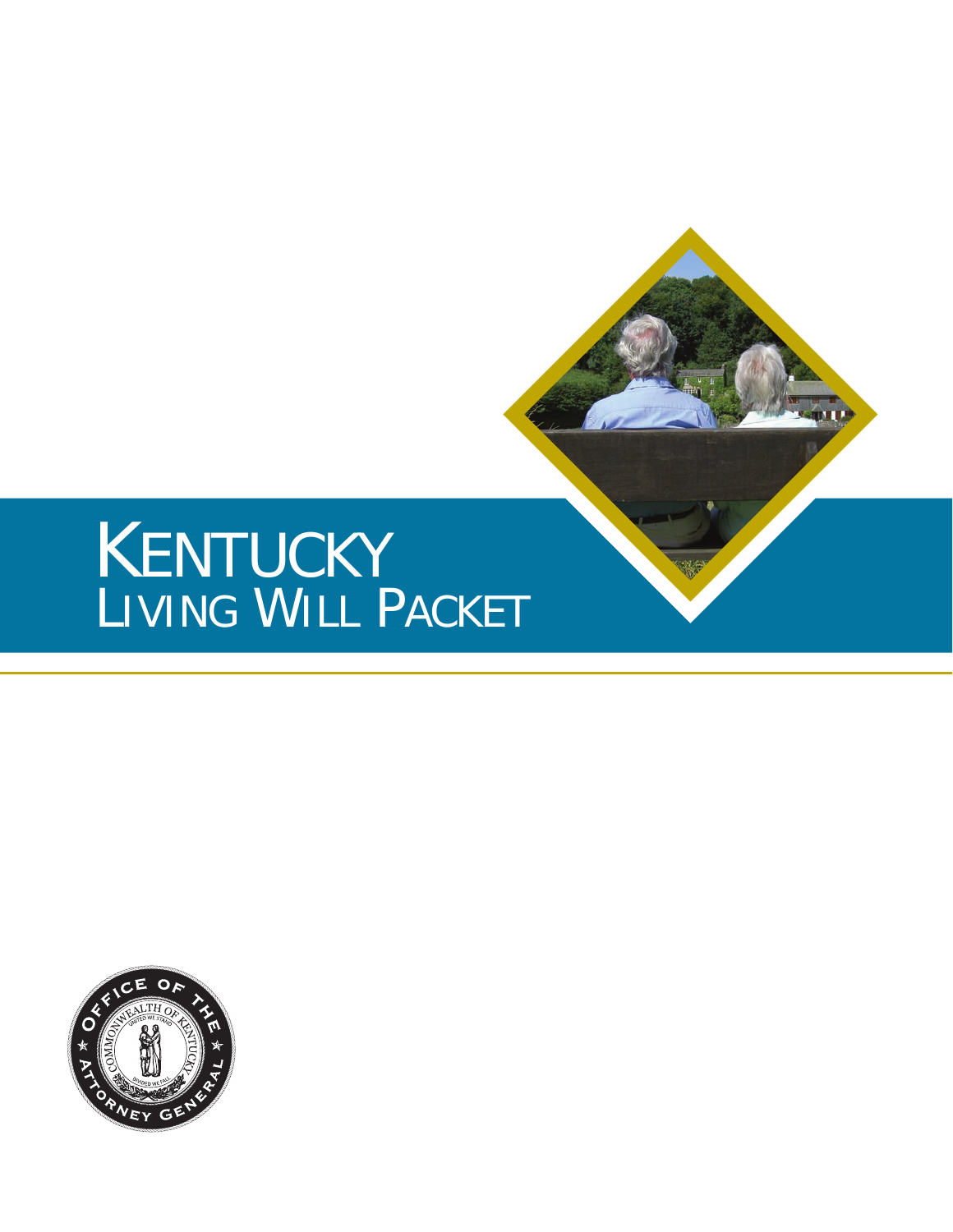# **Living Wills in Kentucky**

A Living Will gives you a voice in decisions about your medical care when you are unconscious or too ill to communicate. As long as you are able to express your own decisions, your Living Will will not be used and you can accept or refuse any medical treatment. But if you become seriously ill, you may lose the ability to participate in decisions about your own treatment.

### **You have the right to make decisions about your health care. No health care may be given to you over your objection, and necessary health care may not be stopped or withheld if you object.**

The Kentucky Living Will Directive Act of 1994 was passed to ensure that citizens have the right to make decisions regarding their own medical care, including the right to accept or refuse treatment. This right to decide — to say yes or no to proposed treatment — applies to treatments that extend life, like a breathing machine or a feeding tube.

In Kentucky a Living Will allows you to leave instructions in four critical areas. You can:

- Designate a Health Care Surrogate
- Refuse or request life prolonging treatment
- Refuse or request artificial feeding or hydration (tube feeding)
- Express your wishes regarding organ donation •

Everyone age 18 or older can have a Living Will. The effectiveness of a Living Will is suspended during pregnancy.

It is not necessary that you have an attorney draw up your Living Will. Kentucky law (**KRS 311.625**) actually specifies the form you should fill out. You probably should see an attorney if you make changes to the Living Will form. The law also prohibits relatives, heirs, health care providers or guardians from witnessing the Will. You may wish to use a Notary Public in lieu of witnesses.

The Living Will form includes two sections. The first section is the Health Care Surrogate section which allows you to designate one or more persons, such as a family member or close friend, to make health care decisions for you if you lose the ability to decide for yourself. The second section is the Living Will section in which you may make your wishes known regarding life-prolonging treatment so your Health Care Surrogate or Doctor will know what you want them to do. You can also decide whether to donate any of your organs in the event of your death.

When choosing a surrogate, remember that the person you name will have the power to make important treatment decisions, even if other people close to you might urge a different decision. Choose the person best qualified to be your health care surrogate. Also, consider picking a back-up person, in case your first choice isn't available when needed. Be sure to tell the person that you have named them a surrogate and make sure that the person understands what's most important to you. Your wishes should be laid out specifically in the Living Will.

If you decide to make a Living Will, be sure to talk about it with your family and your doctor. The conversation is just as important as the document.

A copy of any Living Will should be put in your medical records. Each time you are admitted for an overnight stay in a hospital or nursing home, you will be asked whether you have a Living Will. You are responsible for telling your hospital or nursing home that you have a Living Will.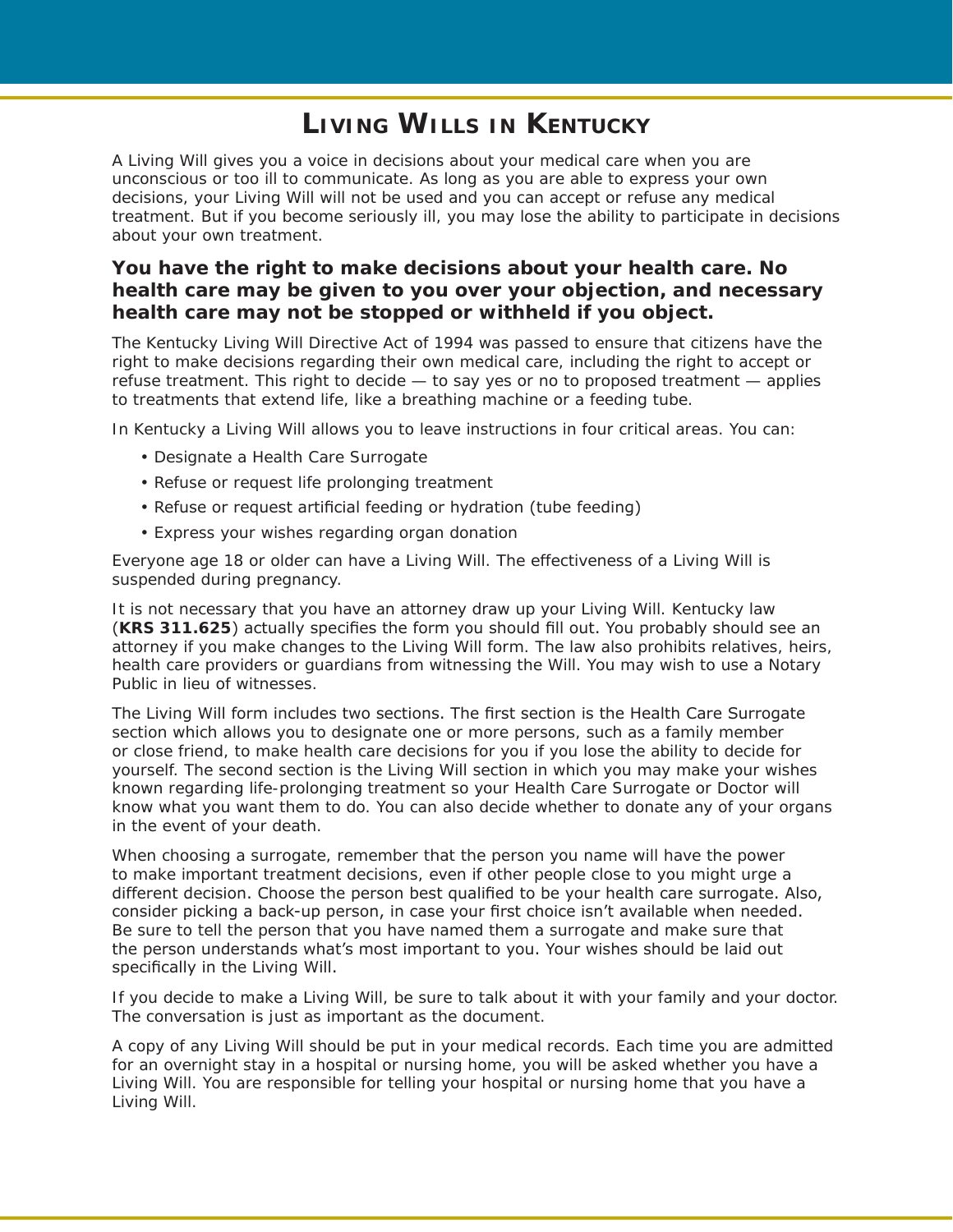If there is anything you do not understand regarding the form, you might want to discuss it with an attorney. You can also ask your doctor to explain the medical issues. When completing the form, you may complete all of the form, or only the parts you want to use. You are not required by law to use these forms. Different forms, written the way you want, may also be used. You should consult with an attorney for advice on drafting your own forms.

You are not required to make a Living Will to receive healthcare or for any other reason. The decision to make a Living Will must be your own personal decision and should only be made after serious consideration.

For additional copies of this packet, you may download it from the Attorney General's website at **http://ag.ky.gov/family/consumerprotection/livingwills** or make photocopies of this packet.

*This packet is provided to you by the Office of the Attorney General for informational purposes only.*

*The OAG does not discriminate on the basis of race, color, national origin, sex, religion, age or disability in employment or in the provision of services and provides upon request, reasonable accommodation necessary to afford individuals with disabilities an equal opportunity to participate in all programs and activities.*

*Copies printed with state funds.*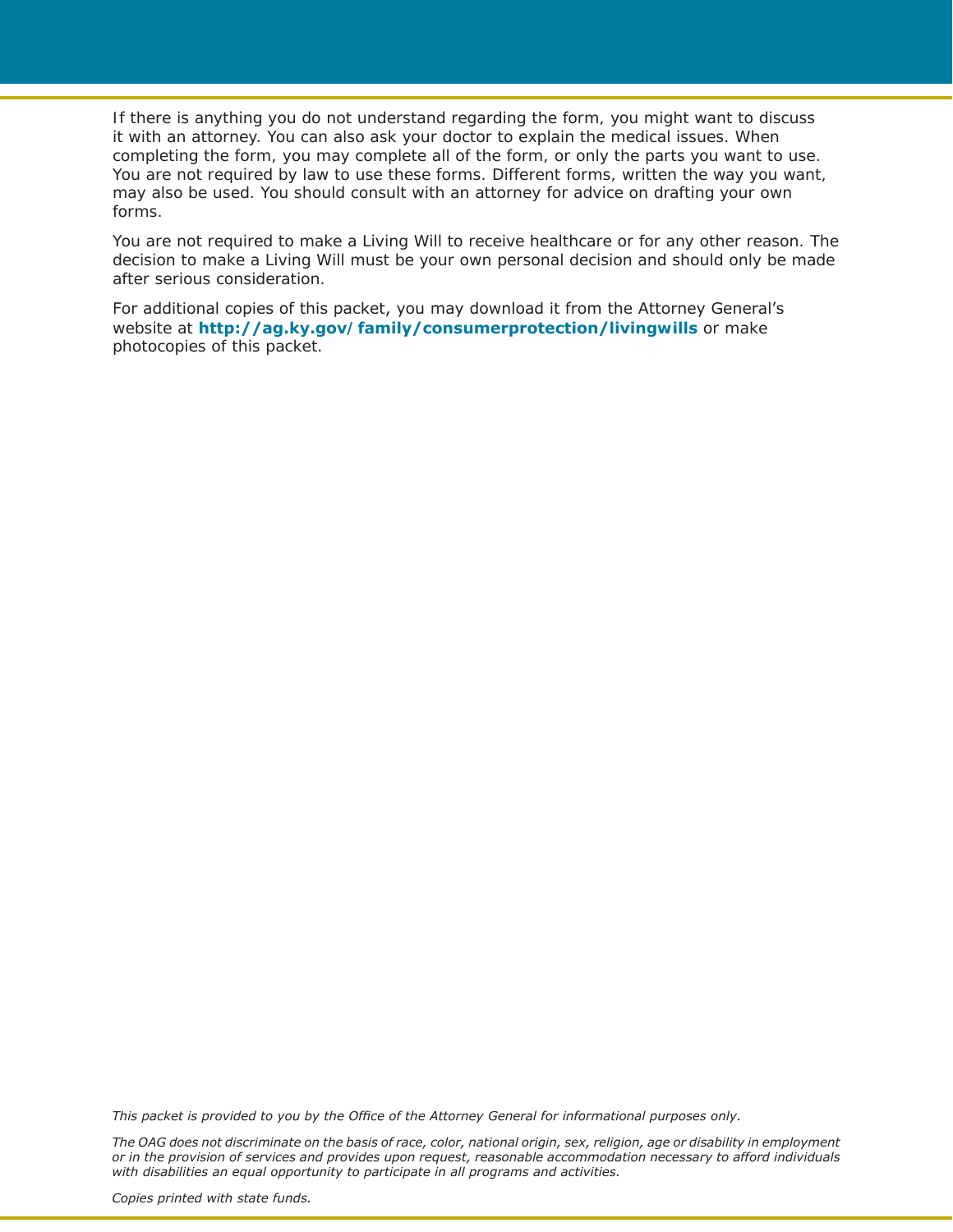# **Instructions for Completing the Kentucky Living Will Form**

The Living Will form should be used to let your physician and your family know what kind of life-sustaining treatments you want to receive if you become terminally ill or permanently unconscious and are unable to make your own decisions. This form should also be used if you would like to designate someone to make those healthcare decisions for you should you become unable to express your wishes.

### **NOTE: You may fill out all or part of the form according to your wishes. Keep in mind that filling out this form is not required for any type of healthcare or any other reason. Filling out this form should solely be a personal decision.**

- 1. Read over all information carefully before filling out any part of the form.
- 2. At the top of the form in the designated area, print your full name and birth date.
- The first section of the form on page one relates to designating a "Health Care 3. Surrogate." Fill this section out if you would like to choose someone to make your healthcare decisions for you should you become unable to do so yourself. When choosing a surrogate, remember that the person you name will have the power to make important treatment decisions. Choose the person best qualified to be your health care surrogate. Also, consider picking a back-up person, in case your first choice isn't available when needed. Be sure to tell the person that you have named them a surrogate and make sure that the person understands what's most important to you. **Do not complete this section if you do not wish to name a surrogate.**
- The next section of the form is the "Living Will Directive." Fill out this section to identify 4.what kinds of life-sustaining treatments you want to receive should you become terminally ill or permanently unconscious.

### **Life Prolonging Treatment**

Under this bolded section on page one, you may designate whether or not you wish to receive treatment (such as a life support machine), and be permitted to die naturally, with only the administration of medication or treatment deemed necessary to alleviate pain. If you do not want treatment, except for pain, and would like to die naturally, check and initial the first line. If you want life-sustaining treatment, check and initial the second line. Check and initial only one line.

### **Nourishment and/or Fluids**

Under this bolded section on page two, you may designate whether or not you wish to receive artificially provided food, water, or other artificially provided nourishment or fluids (such as a feeding tube). If you do not want to receive artificial nourishment or fluids, check and initial the first line. If you want to receive nourishment and/or fluids, check and initial the second line. Check and initial only one line.

### **Surrogate Determination of Best Interest**

**Important: This section cannot be completed if you have completed the two previous bolded sections.** Under this bolded section on page two, IF you have designated a person as your surrogate in the first section, you may allow that person to make decisions for you regarding life-sustaining treatments and/or nourishment. Check and initial this line ONLY if you wish to allow your surrogate to make decisions for you and if you do not want to detail your specific life-sustaining wishes on this form.

### **Organ/Tissue Donation**

Under this bolded section on page two, you may designate whether or not to donate your all or any part of your body upon your death. If you wish to donate all or part of your body, check and initial the first line. If you do not want to donate all or part of your body, check and initial the second line. Check and initial only one line.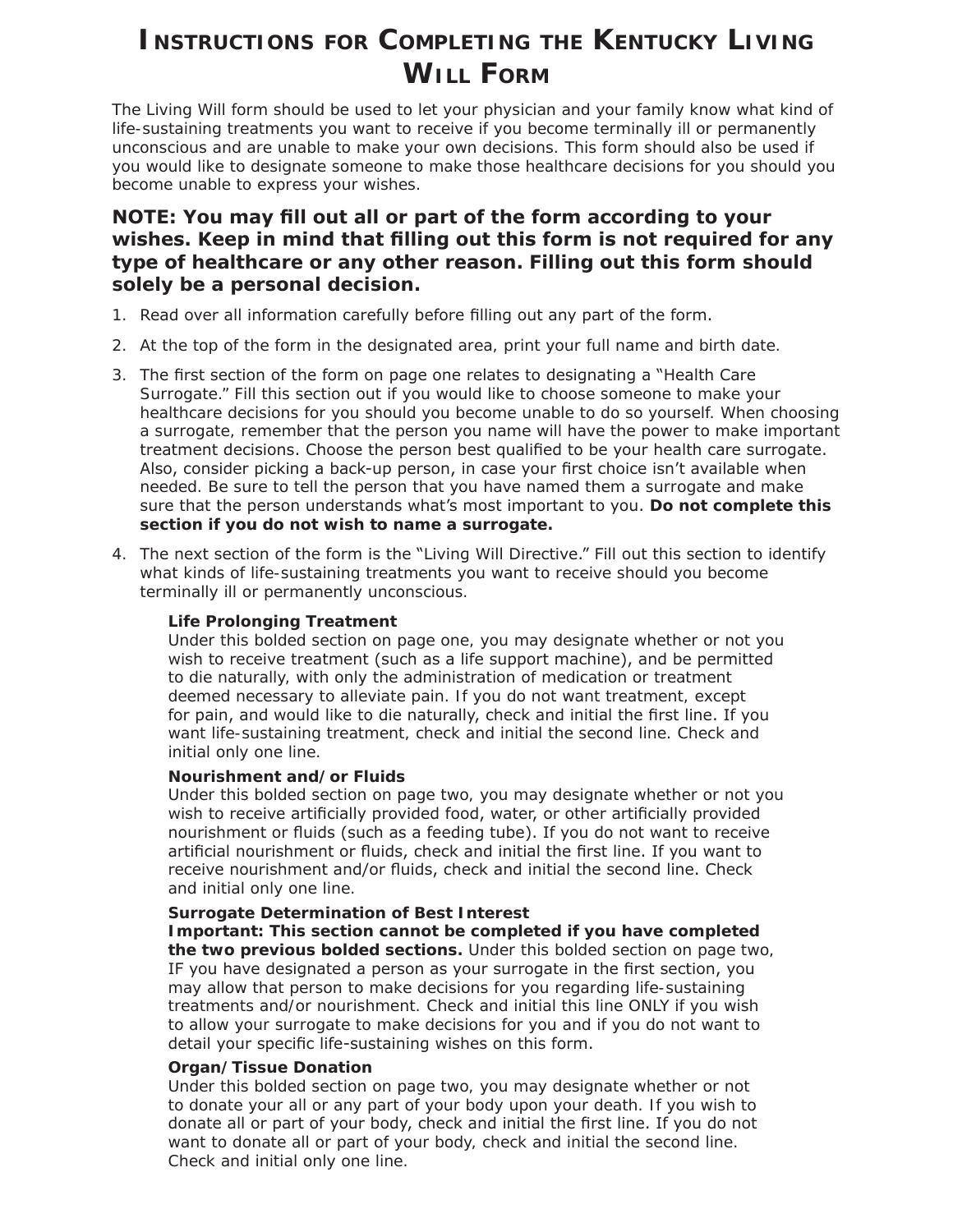- On page three, you will sign and date the form. Sign and date the form **in the**  5. **presence of two witnesses over the age of 18 OR in the presence of a Notary Public.**
	- The following people CANNOT be a witness to or serve as a notary public:
	- a) A blood relative of yours;
	- b) A person who is going to inherit your property under Kentucky law;

c) An employee of a health care facility in which you are a patient (unless the employee serves as a notary public);

- d) Your attending physician; or
- e) Any person directly financially responsible for your health care.
- Once you have filled out the Living Will and either signed it in the presence of witnesses 6.or in the presence of a notary public, give a copy to your personal physician and any contacts you have listed in the Living Will. A copy of any Living Will should be put in your medical records. Remember, you are responsible for telling your hospital or nursing home that you have a Living Will. Do not send your Living Will to the Office of the Attorney General.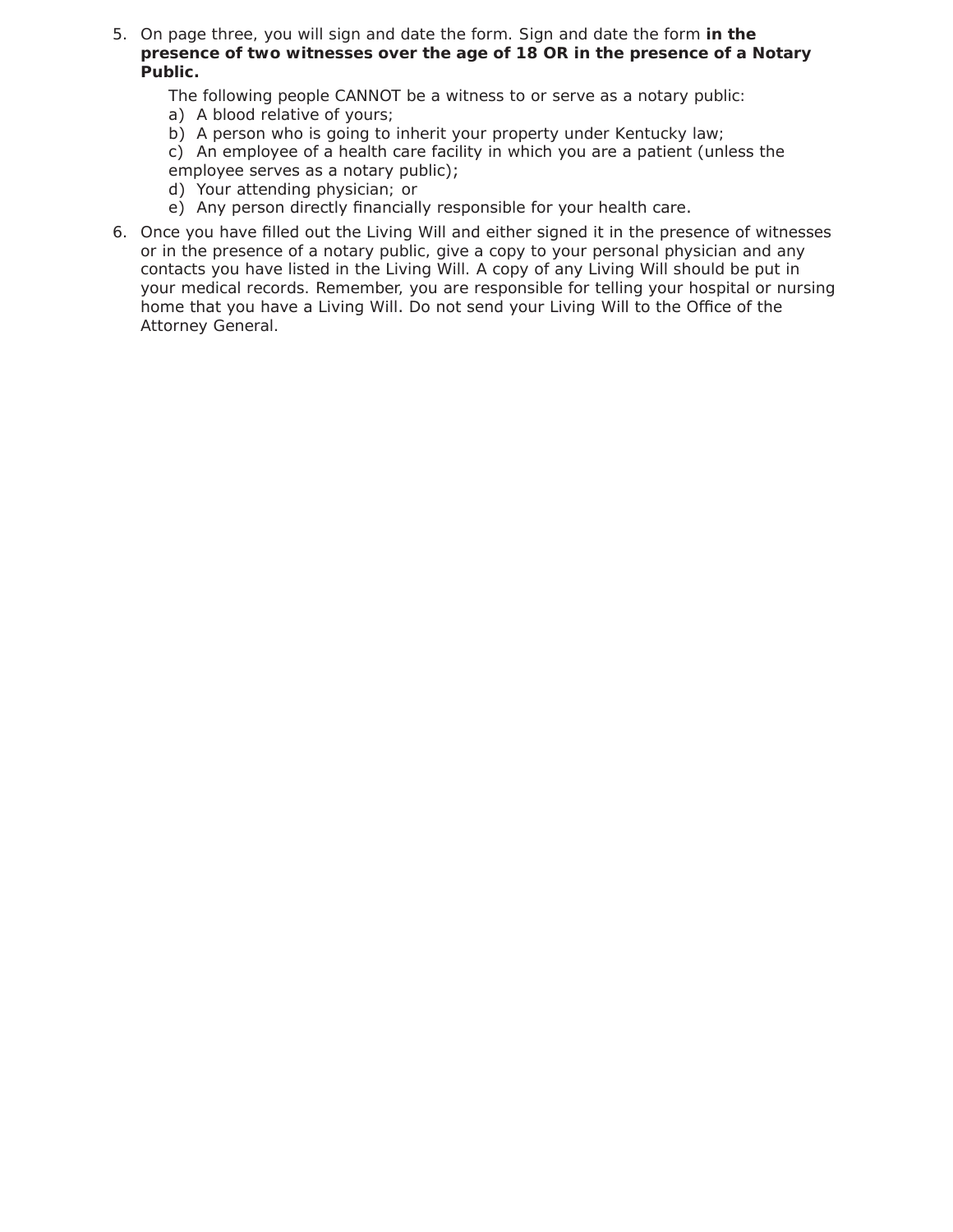# **KENTUCKY LIVING WILL DIRECTIVE AND HEALTH CARE surrogate Designation of**

| (PRINTED NAME) |  |
|----------------|--|

\_\_\_\_\_\_\_\_\_\_\_\_\_\_\_\_\_\_\_\_\_\_\_\_\_\_\_ (DATE OF BIRTH)

My wishes regarding life-prolonging treatment and artificially provided nutrition and hydration to be provided to me if I no longer have decisional capacity, have a terminal condition, or become permanently unconscious have been indicated by checking and initialing the appropriate lines below.

## **heaLth care surrogate Designation**

By checking and initialing the line below, I specifically:

(check box and initial line, if you desire to name a surrogate)

Designate **Designate Example 2** as my health care surrogate(s) to

make health care decisions for me in accordance with this directive when I no

longer have decisional capacity. If \_\_\_\_\_\_\_\_\_\_\_\_\_\_\_\_\_\_\_\_\_\_\_ refuses or is not

able to act for me, I designate and the same state as my health

care surrogate(s).

Any prior designation is revoked.

# **Living WiLL Directive**

If I do not designate a surrogate, the following are my directions to my attending physician. If I have designated a surrogate, my surrogate shall comply with my wishes as indicated below. By checking and initialing the lines below, I specifically:

**Life Prolonging Treatment** (check and initial only one)

(check box and initial line, if you desire the option below) Direct that treatment be withheld or withdrawn, and that I be permitted to die naturally with only the administration of medication or the performance of any medical treatment deemed necessary to alleviate pain.

(check box and initial line, if you desire the option below) DO NOT authorize that life-prolonging treatment be withheld or withdrawn.

**Nourishment and/or Fluids** (check and initial only one)

(check box and initial line, if you desire the option below) Authorize the withholding or withdrawal of artificially provided food, water, or other artificially provided nourishment or fluids.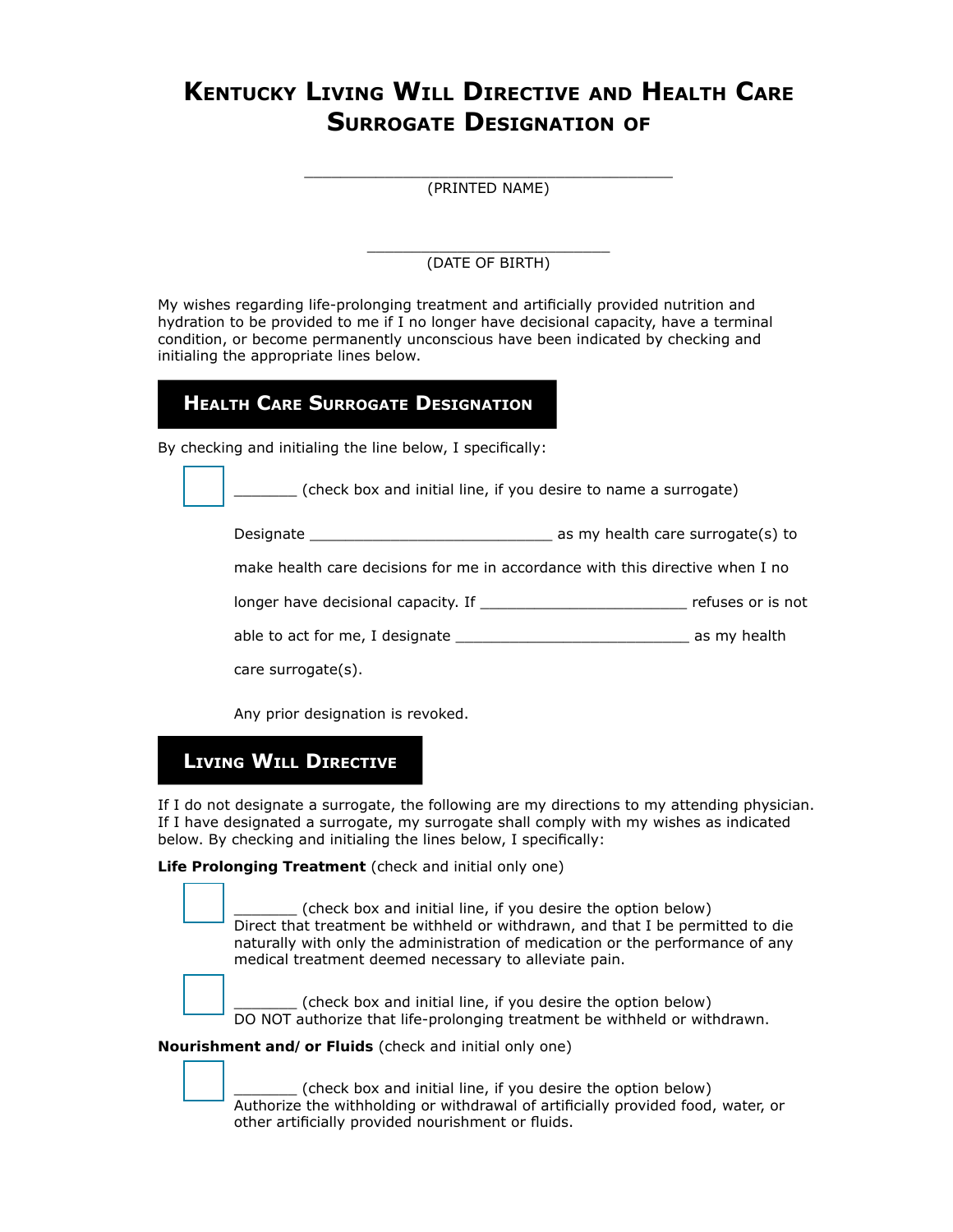### **Living WiLL Directive — continueD**

\_\_\_\_\_\_\_ (check box and initial line, if you desire the option below) DO NOT authorize the withholding or withdrawal of artificially provided food, water, or other artificially provided nourishment or fluids.

#### **Surrogate Determination of Best Interest**

#### **NOTE: If you desire this option, DO NOT choose any of the preceding options regarding Life Prolonging Treatment and Nourishment and/or Fluids**

\_\_\_\_\_\_\_ (check box and initial line, if you desire the option below) Authorize my surrogate, as designated on the previous page, to withhold or withdraw artificially provided nourishment or fluids, or other treatment if the surrogate determines that withholding or withdrawing is in my best interest; but I do not mandate that withholding or withdrawing.

Organ/Tissue/Eye Donation

I certify that I am eighteen (18) years of age or older and of sound mind, and that upon my death, I hereby give:

Check appropriate boxes and initial the line beside that box:

Any needed organs, tissues, and eye/corneas

### **or**

The following organs or tissues only (check and initial all that apply):

| All needed organs |  |
|-------------------|--|
|                   |  |

All needed tissues

\_\_\_\_\_\_\_ Corneas

 $Eves$ 

\_\_\_\_\_\_\_ Other

### **or**

 $\_$  ,  $\_$  ,  $\_$  ,  $\_$  ,  $\_$  ,  $\_$  ,  $\_$  ,  $\_$  ,  $\_$  ,  $\_$  ,  $\_$  ,  $\_$  ,  $\_$  ,  $\_$  ,  $\_$  ,  $\_$  ,  $\_$  ,  $\_$  ,  $\_$ 

 $\_$  ,  $\_$  ,  $\_$  ,  $\_$  ,  $\_$  ,  $\_$  ,  $\_$  ,  $\_$  ,  $\_$  ,  $\_$  ,  $\_$  ,  $\_$  ,  $\_$  ,  $\_$  ,  $\_$  ,  $\_$  ,  $\_$  ,  $\_$  ,  $\_$ 

 $\_$  ,  $\_$  ,  $\_$  ,  $\_$  ,  $\_$  ,  $\_$  ,  $\_$  ,  $\_$  ,  $\_$  ,  $\_$  ,  $\_$  ,  $\_$  ,  $\_$  ,  $\_$  ,  $\_$  ,  $\_$  ,  $\_$  ,  $\_$  ,  $\_$ 

Only the specified organs/tissues as listed:

Organs that can be donated: heart, lungs, liver, pancreas, kidneys, and small bowel.

Tissues that can currently be donated: skin (outermost layer from lower trunk and abdomen), bone, heart valves, leg veins, pericardium, vertebral bodies.

Eye donation can be the corneas (outer most layer), the sclera (shell), or the entire eye.